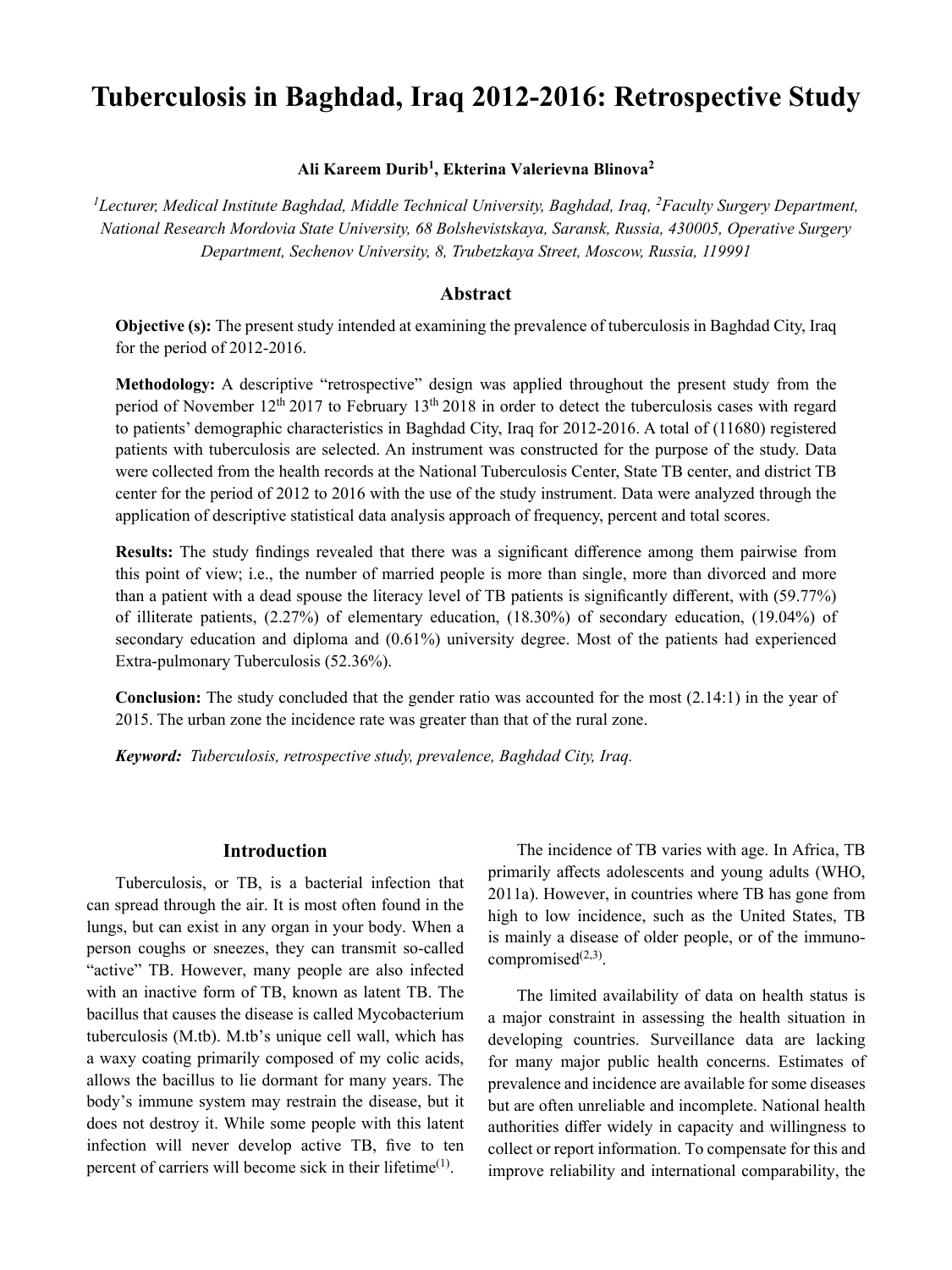World Health Organization (WHO) prepares estimates in accordance with epidemiological models and statistical standards $(4-12)$ .

Based on the early stated facts, the present study ought to carry out a retrospective study to investigate the detected cases of tuberculosis in Baghdad, Iraq for 2012-2016 with respect to its demography.

### **Method**

A descriptive "retrospective" design was employed throughout the present study from the period of November 12th 2017 to February 13th 2018 in order to detect the tuberculosis cases in Baghdad City, Iraq for 2012-2016. A convenient sample of (11680) registered patients with tuberculosis in Baghdad, Iraq for the period of 2012-2016. These patients were males and females and they were one year to over than 65 year of age. An instrument was constructed for the purpose of the study. It is comprised of items that focused on patients' characteristics of age, gender and type of Tuberculosis. A pilot study was conducted for the determination of the study instrument's content validity, internal consistency reliability and adequacy. The study was carried out for the period of December  $10^{th}$ -20<sup>th</sup> 2017. Content validity of the instrument was determined through panel of (15) experts. These experts were (5) faculty members at the College of Nursing University of Baghdad, (5) Faculty members at the College of Medicine University of Baghdad and (5) epidemiologists at the Ministry of Health and Environment. They were presented with copy of the study instrument and asked to review it and provide comments for its modification to be more appropriate measure of the study. They had reviewed the instrument and presented their comments with an agreement that the instrument is content valid. Internal consistency reliability was determined for the study instrument through the use of split-half technique and measurement of Cronbach alpha correlation coefficient. The result indicated that Cronbach alpha correlation coefficient was r=0.85 which adequately reliable measure for the problem underlying the present study. Data were collected from the health records at the National Tuberculosis Center, State TB center, and district TB center for the period of 2012 to 2016 with the use of the study instrument. Data were analyzed through

the application of descriptive statistical data analysis approach of frequency, percent and total scores.

### **Results**

Table 1a presents that female patients were slightly larger than male ones. Relative to the living place, this table depicts that patients living in the urban area were accounted for the most (91.85%) (Table 1b).

The results in the Table 1c reveal that 41.92%, 18.53%, 31.05% and 8.50% of the patients were married, single, divorced and patients with deceased spouses, and there was a significant difference among them pairwise from this point of view; i.e., the number of married people is more than single, more than divorced and more than a patient with a dead spouse.

The data show that the literacy level of TB patients is significantly different, with 59.77% of illiterate patients, 2.27% of elementary education, 18.30% of secondary education, 19.04% of secondary education and diploma and 0.61% university degree (Table 1d).

Table 1e indicates that most of the patients had experienced Extra-pulmonary Tuberculosis (52.36%).

Table (2) reveals that reported incidence rate of TB cases according to the geographically in Baghdad during 2012-2016. The rural area incidence rate was 66/100,000 per year and Urban area 166/100,000 per year. The incidence rate of rural area was almost same since 2012 to 2016. Among the urban zone the incidence rate was slightly decreasing during 2012- 2016.

## **Conclusion**

Based on the interpretation of the study findings, the study can conclude that:

- 1. Female patients were slightly larger than male ones.
- 2. Most of the patients were married, urban area residents, illiterate and having Extra Pulmonary Tuberculosis.
- 3. The gender ratio was accounted for the most (2.14:1) in the year of 2015.
- 4. The urban zone the incidence rate was greater than that of the rural zone.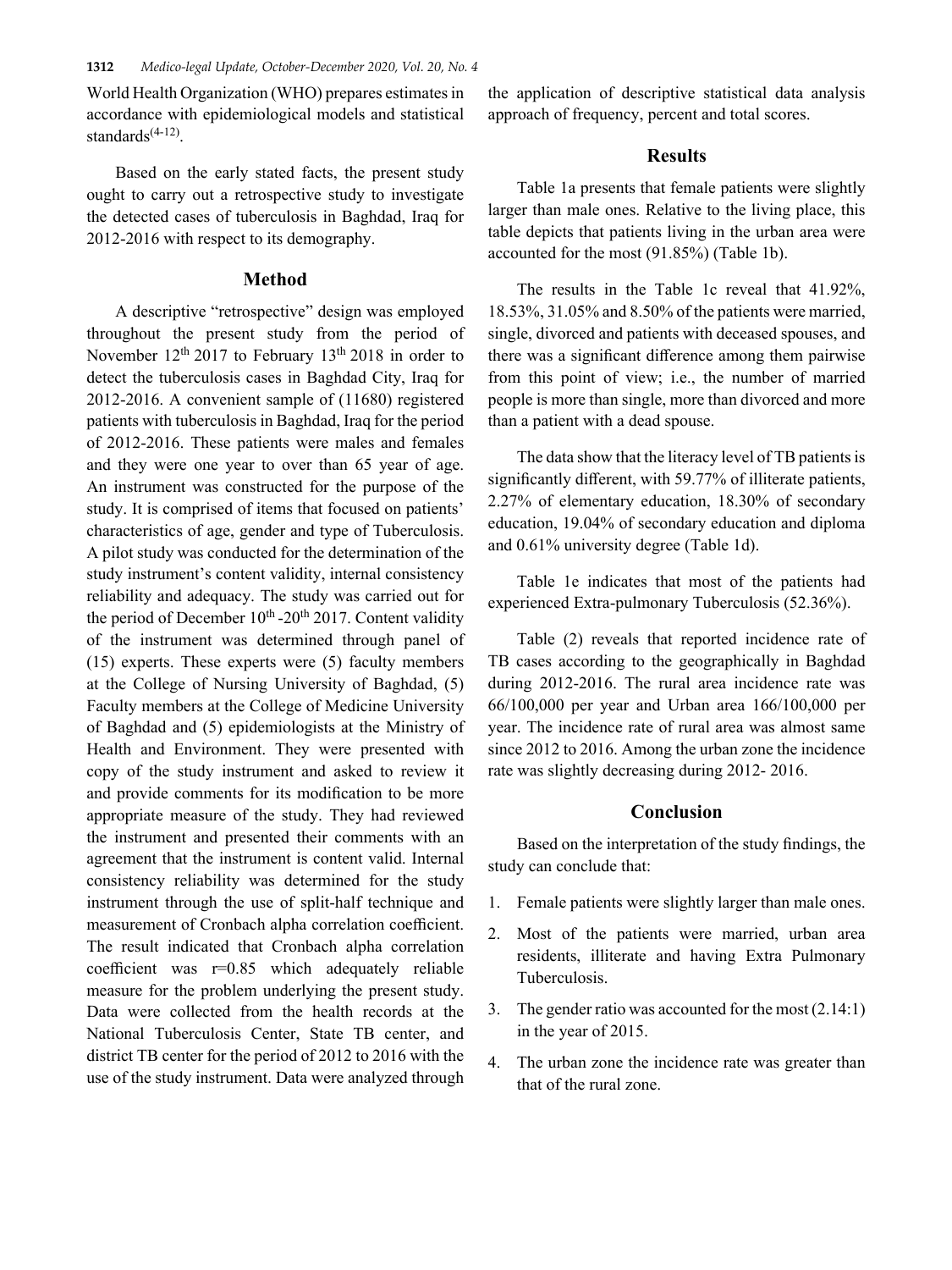### **Recommendations:**

# **Based on the early stated conclusion, the present study can recommend that:**

- 1. Patients who were young males and females, married, illiterates and urban area residents can be provided with all means of treatment and preventive measures.
- 2. Further research with a large sample size and wide range of variables can be conducted.

# **Table (1). Distribution of Demographic Characteristics of Tuberculosis Patients Referred to Baghdad Health Centers**

### **a. Gender**

| Demographic Characteristic |        | Frequency | Percent |
|----------------------------|--------|-----------|---------|
| Gender                     | Male   | 5747      | 49.5    |
|                            | Female | 5933      | 50.5    |

### **b. Living place**

| Demographic Characteristic |       | Frequency | Percent |
|----------------------------|-------|-----------|---------|
| Living place               | Urban | 10729     | 91.85   |
|                            | Rural | 951       | 8.15    |

#### **c. Marital Status**

| Demographic Characteristic |                                                 | Frequency                            | Percent                         |
|----------------------------|-------------------------------------------------|--------------------------------------|---------------------------------|
| Marital<br><b>Status</b>   | Married<br>Single<br>Divorced<br>Other<br>Total | 4897<br>2165<br>3627<br>991<br>11680 | 41.92<br>18.53<br>31.05<br>8.50 |

### **d. Education**

| Demographic Characteristic |            | Frequency | Percent |
|----------------------------|------------|-----------|---------|
| Education                  | Illiterate | 6980      | 59.77   |
|                            | Primary    | 266       | 2.27    |
|                            | Secondary  | 2137      | 18.30   |
|                            | Diploma    | 2225      | 19.04   |
|                            | University | 72        | 0.61    |
|                            | Total      | 11680     |         |

### **e. Tuberculosis Type**

| <b>Demographic Characteristic</b> |                   | Frequency | Percent |
|-----------------------------------|-------------------|-----------|---------|
| TB type                           | Exta-pulmonary TB | 4539      | 52.36   |
|                                   | Pulmonary TB      | 4129      | 47.64   |

# **Table (2). IR or TB in Iraq Baghdad during (2012- 2016) by Urban and Rural Areas**

| <b>IR/100000/Year</b> |       |       |  |
|-----------------------|-------|-------|--|
| Years                 | Rural | Urban |  |
| 2012                  | 619   | 1649  |  |
| 2013                  | 631   | 1576  |  |
| 2014                  | 671   | 1708  |  |
| 2015                  | 712   | 1860  |  |
| 2016                  | 699   | 1555  |  |

**Ethical Clearance:** The Research Ethical Committee at scientific research by ethical approval of both environmental and health and higher education and scientific research ministries in Iraq

**Conflict of Interest:** The authors declare that they have no conflict of interest.

**Funding:** Self-funding

### **References**

- 1. TB Alliance (TBA).. The Pandemic. 2018. Available at: https://www.tballiance.org/why-new-tb- drugs/ global-pandemic
- 2. Kumar, V.; Abbas, A.; Fausto, N. and Mitchell, R. Robbins Basic Pathology. 8<sup>th</sup> edition, Saunders Elsevier. 2007; 516-522.
- 3. Centers for Disease Control and Prevention (CDCP). 2005 Surveillance Slide Set. 2006.
- 4. World Health Organization (WHO). WHO Global Tuberculosis Report. 2016.
- 5. Bayer R, Castro K. Tuberculosis Elimination in the United States – The Need for Renewed Action. N Engl J Med. 2017;377;1109–1111.
- 6. Chakrabartty A, Basu P, Ali K, Sarkar A, Ghosh D. Tuberculosis Related Stigma and Its Effect on the Delay for Sputum Examination under the Revised National Tuberculosis Control Program in India. Indian Journal of Tuberculosis. 2018;65(2);145– 151. https://www.sciencedirect.com/science/article/ pii/S0019570717301476
- 7. Alkabab Y, Al-Abdely H, Heysell S. Diabetesrelated Tuberculosis in the Middle East: An Urgent Need for Regional Research. Int J Infect Dis. 2015; 40;64–70.